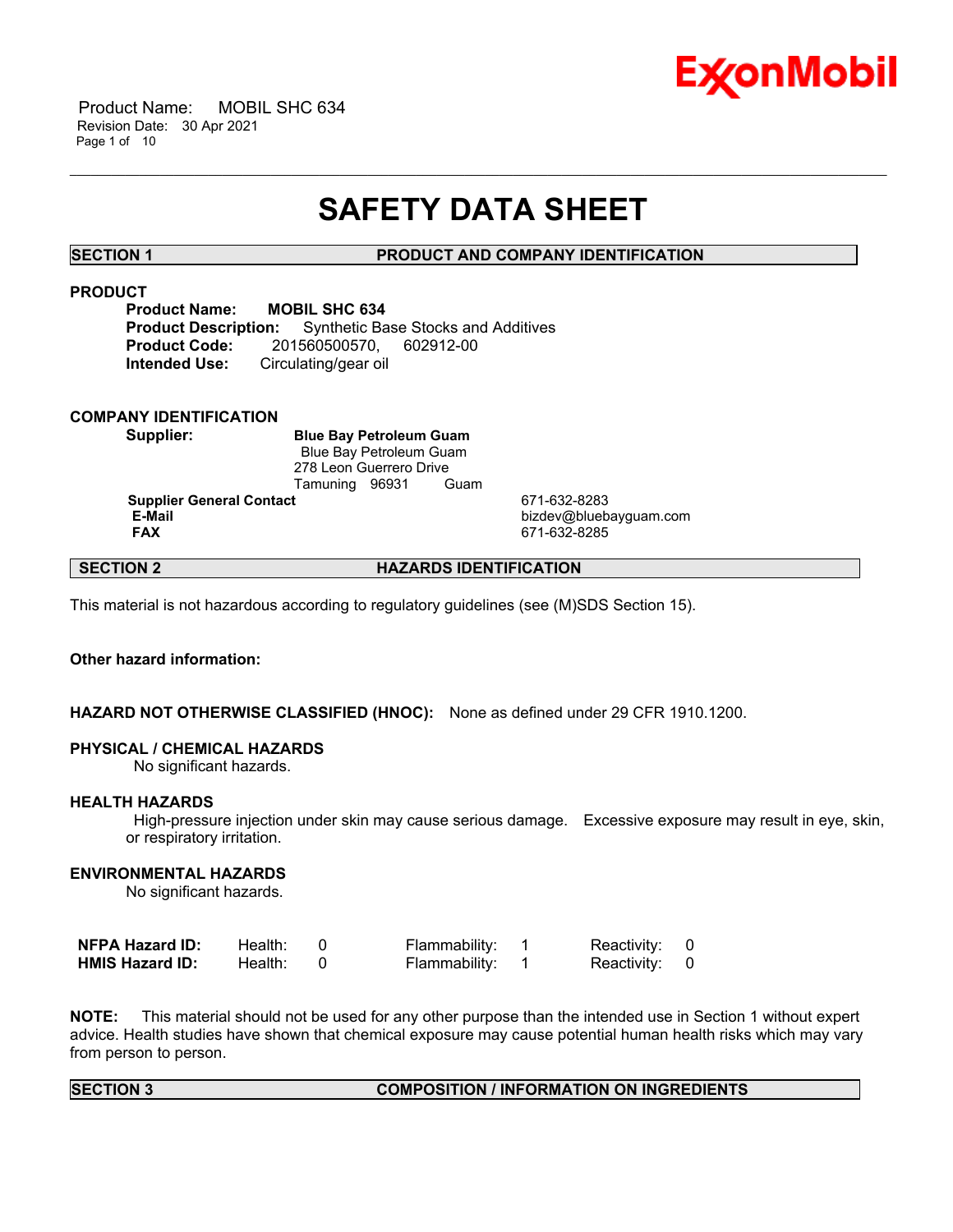

 Product Name: MOBIL SHC 634 Revision Date: 30 Apr 2021 Page 2 of 10

This material is defined as a mixture.

#### **Hazardous Substance(s) or Complex Substance(s) required for disclosure**

| <b>Name</b>                                                     | CAS#       | Concentration* | <b>GHS Hazard Codes</b>                   |
|-----------------------------------------------------------------|------------|----------------|-------------------------------------------|
| 11-DECENE. TETRAMER AND TRIMER HYDROGENATED                     | 68649-12-7 | $5 - 5.10\%$   | H304                                      |
| <b>IPHOSPHORIC ACID. METHYLPHENYL DIPHENYL</b><br><b>IESTER</b> | 26444-49-5 | $0.1 - 5.25\%$ | $H400(M$ factor 1).<br>$H410(M$ factor 1) |
| <b>ITRIPHENYL PHOSPHATE</b>                                     | 115-86-6   | $0.1 - 5.25\%$ | H400(M factor 1), H411                    |

\_\_\_\_\_\_\_\_\_\_\_\_\_\_\_\_\_\_\_\_\_\_\_\_\_\_\_\_\_\_\_\_\_\_\_\_\_\_\_\_\_\_\_\_\_\_\_\_\_\_\_\_\_\_\_\_\_\_\_\_\_\_\_\_\_\_\_\_\_\_\_\_\_\_\_\_\_\_\_\_\_\_\_\_\_\_\_\_\_\_\_\_\_\_\_\_\_\_\_\_\_\_\_\_\_\_\_\_\_\_\_\_\_\_\_\_\_\_

\* All concentrations are percent by weight unless material is a gas. Gas concentrations are in percent by volume.

As per paragraph (i) of 29 CFR 1910.1200, formulation is considered a trade secret and specific chemical identity and exact percentage (concentration) of composition may have been withheld. Specific chemical identity and exact percentage composition will be provided to health professionals, employees, or designated representatives in accordance with applicable provisions of paragraph (i).

#### **SECTION 4 FIRST AID MEASURES**

#### **INHALATION**

Remove from further exposure. For those providing assistance, avoid exposure to yourself or others. Use adequate respiratory protection. If respiratory irritation, dizziness, nausea, or unconsciousness occurs, seek immediate medical assistance. If breathing has stopped, assist ventilation with a mechanical device or use mouth-to-mouth resuscitation.

#### **SKIN CONTACT**

Wash contact areas with soap and water. If product is injected into or under the skin, or into any part of the body, regardless of the appearance of the wound or its size, the individual should be evaluated immediately by a physician as a surgical emergency. Even though initial symptoms from high pressure injection may be minimal or absent, early surgical treatment within the first few hours may significantly reduce the ultimate extent of injury.

#### **EYE CONTACT**

Flush thoroughly with water. If irritation occurs, get medical assistance.

#### **INGESTION**

First aid is normally not required. Seek medical attention if discomfort occurs.

**SECTION 5 FIRE FIGHTING MEASURES** 

#### **EXTINGUISHING MEDIA**

**Appropriate Extinguishing Media:** Use water fog, foam, dry chemical or carbon dioxide (CO2) to extinguish flames.

**Inappropriate Extinguishing Media:** Straight Streams of Water

#### **FIRE FIGHTING**

**Fire Fighting Instructions:** Evacuate area. Prevent runoff from fire control or dilution from entering streams, sewers, or drinking water supply. Firefighters should use standard protective equipment and in enclosed spaces, self-contained breathing apparatus (SCBA). Use water spray to cool fire exposed surfaces and to protect personnel.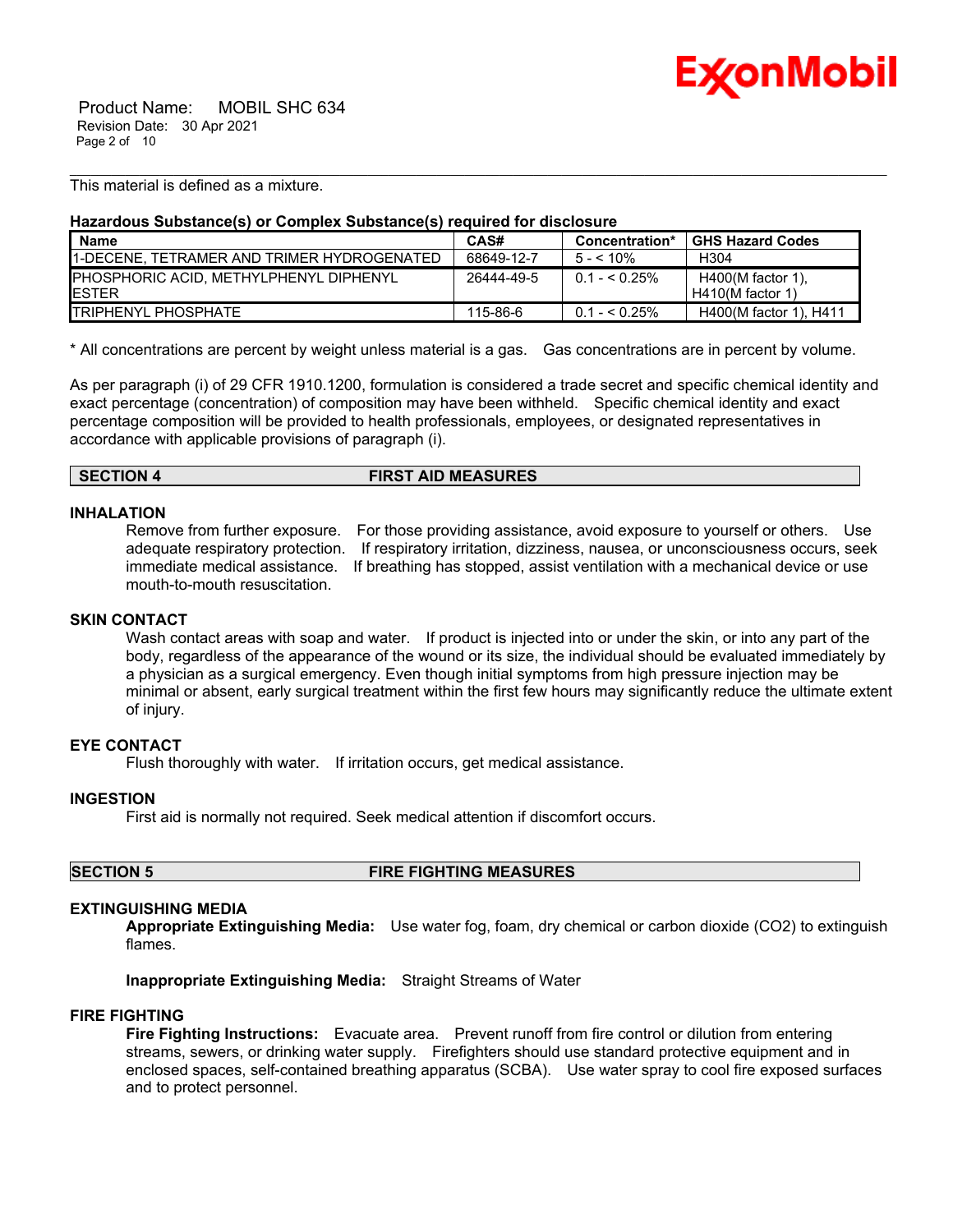

 Product Name: MOBIL SHC 634 Revision Date: 30 Apr 2021 Page 3 of 10

> **Hazardous Combustion Products:** Aldehydes, Incomplete combustion products, Oxides of carbon, Smoke, Fume, Sulfur oxides

\_\_\_\_\_\_\_\_\_\_\_\_\_\_\_\_\_\_\_\_\_\_\_\_\_\_\_\_\_\_\_\_\_\_\_\_\_\_\_\_\_\_\_\_\_\_\_\_\_\_\_\_\_\_\_\_\_\_\_\_\_\_\_\_\_\_\_\_\_\_\_\_\_\_\_\_\_\_\_\_\_\_\_\_\_\_\_\_\_\_\_\_\_\_\_\_\_\_\_\_\_\_\_\_\_\_\_\_\_\_\_\_\_\_\_\_\_\_

#### **FLAMMABILITY PROPERTIES**

**Flash Point [Method]:** >210°C (410°F) [ASTM D-92] **Flammable Limits (Approximate volume % in air):** LEL: 0.9 UEL: 7.0 **Autoignition Temperature:** N/D

**SECTION 6 ACCIDENTAL RELEASE MEASURES** 

# **NOTIFICATION PROCEDURES**

In the event of a spill or accidental release, notify relevant authorities in accordance with all applicable regulations. US regulations require reporting releases of this material to the environment which exceed the applicable reportable quantity or oil spills which could reach any waterway including intermittent dry creeks. The National Response Center can be reached at (800)424-8802.

#### **PROTECTIVE MEASURES**

Avoid contact with spilled material. See Section 5 for fire fighting information. See the Hazard Identification Section for Significant Hazards. See Section 4 for First Aid Advice. See Section 8 for advice on the minimum requirements for personal protective equipment. Additional protective measures may be necessary, depending on the specific circumstances and/or the expert judgment of the emergency responders.

#### **SPILL MANAGEMENT**

Land Spill: Stop leak if you can do it without risk. Recover by pumping or with suitable absorbent.

**Water Spill:** Stop leak if you can do it without risk. Confine the spill immediately with booms. Warn other shipping. Remove from the surface by skimming or with suitable absorbents. Seek the advice of a specialist before using dispersants.

Water spill and land spill recommendations are based on the most likely spill scenario for this material; however, geographic conditions, wind, temperature, (and in the case of a water spill) wave and current direction and speed may greatly influence the appropriate action to be taken. For this reason, local experts should be consulted. Note: Local regulations may prescribe or limit action to be taken.

#### **ENVIRONMENTAL PRECAUTIONS**

Large Spills: Dike far ahead of liquid spill for later recovery and disposal. Prevent entry into waterways, sewers, basements or confined areas.

### **SECTION 7 HANDLING AND STORAGE**

#### **HANDLING**

 Prevent small spills and leakage to avoid slip hazard. Material can accumulate static charges which may cause an electrical spark (ignition source). When the material is handled in bulk, an electrical spark could ignite any flammable vapors from liquids or residues that may be present (e.g., during switch-loading operations). Use proper bonding and/or ground procedures. However, bonding and grounds may not eliminate the hazard from static accumulation. Consult local applicable standards for guidance. Additional references include American Petroleum Institute 2003 (Protection Against Ignitions Arising out of Static, Lightning and Stray Currents) or National Fire Protection Agency 77 (Recommended Practice on Static Electricity) or CENELEC CLC/TR 50404 (Electrostatics - Code of practice for the avoidance of hazards due to static electricity).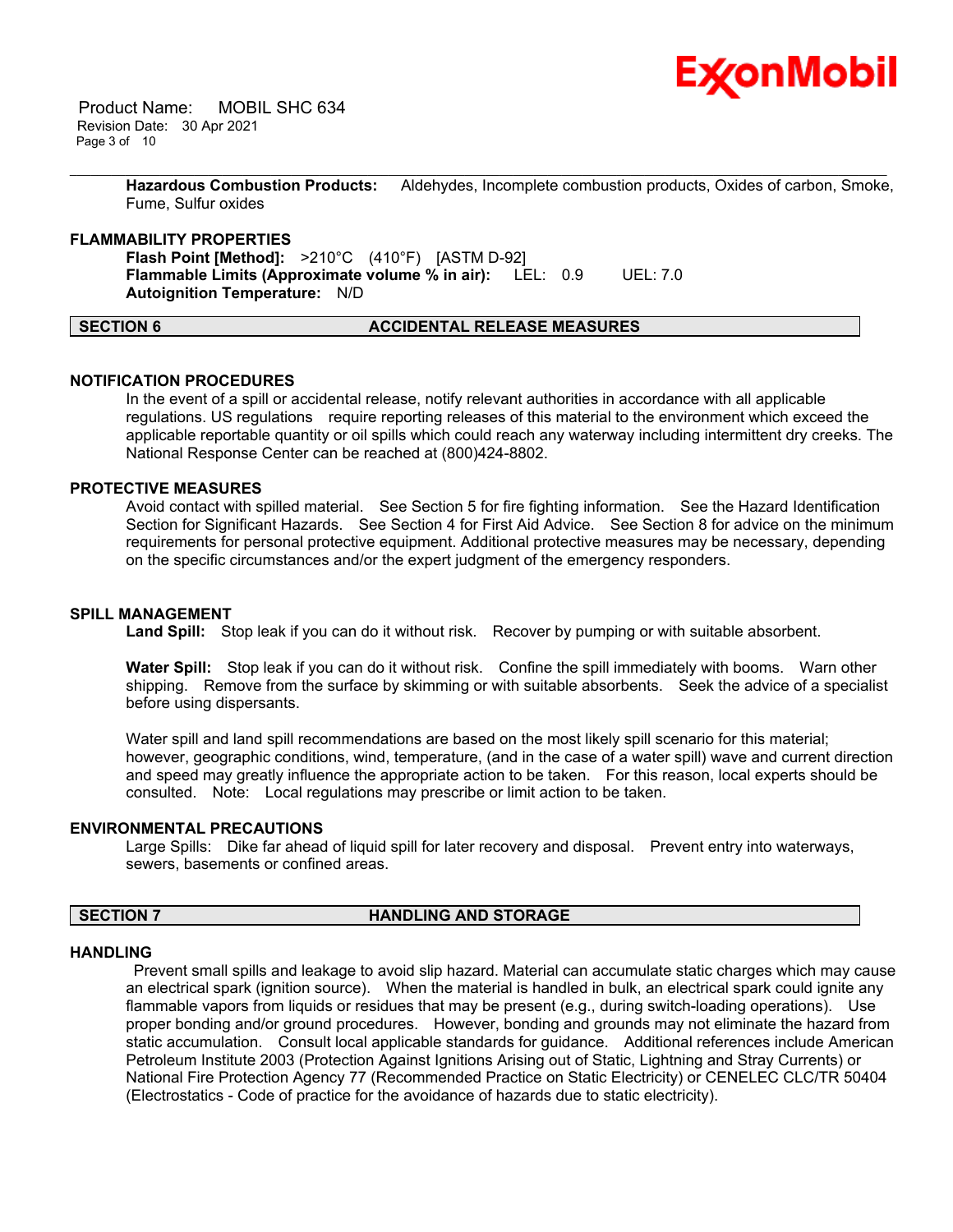

**Static Accumulator:** This material is a static accumulator.

#### **STORAGE**

The type of container used to store the material may affect static accumulation and dissipation. Do not store in open or unlabelled containers.

\_\_\_\_\_\_\_\_\_\_\_\_\_\_\_\_\_\_\_\_\_\_\_\_\_\_\_\_\_\_\_\_\_\_\_\_\_\_\_\_\_\_\_\_\_\_\_\_\_\_\_\_\_\_\_\_\_\_\_\_\_\_\_\_\_\_\_\_\_\_\_\_\_\_\_\_\_\_\_\_\_\_\_\_\_\_\_\_\_\_\_\_\_\_\_\_\_\_\_\_\_\_\_\_\_\_\_\_\_\_\_\_\_\_\_\_\_\_

### **SECTION 8 EXPOSURE CONTROLS / PERSONAL PROTECTION**

#### **EXPOSURE LIMIT VALUES**

#### **Exposure limits/standards (Note: Exposure limits are not additive)**

| <b>Substance Name</b>                                           | Form                   | <b>Limit / Standard</b> |                  | <b>NOTE</b> | Source             |
|-----------------------------------------------------------------|------------------------|-------------------------|------------------|-------------|--------------------|
| 1-DECENE. TETRAMER AND TRIMER   Aerosols<br><b>HYDROGENATED</b> | (thoracic<br>fraction) | <b>TWA</b>              | $5 \text{ mg/m}$ | N/A         | ExxonMobil         |
| <b>TRIPHENYL PHOSPHATE</b>                                      |                        | TWA                     | $3 \text{ mg/m}$ | N/A         | OSHA <sub>Z1</sub> |
| TRIPHENYL PHOSPHATE                                             |                        | TWA                     | $3 \text{ mg/m}$ | N/A         | <b>ACGIH</b>       |

**Exposure limits/standards for materials that can be formed when handling this product:** When mists/aerosols can occur the following are recommended:  $5 \text{ mg/m}^3$  - ACGIH TLV (inhalable fraction),  $5 \text{ mg/m}^3$  - OSHA PEL.

NOTE: Limits/standards shown for guidance only. Follow applicable regulations.

No biological limits allocated.

#### **ENGINEERING CONTROLS**

The level of protection and types of controls necessary will vary depending upon potential exposure conditions. Control measures to consider:

No special requirements under ordinary conditions of use and with adequate ventilation.

#### **PERSONAL PROTECTION**

Personal protective equipment selections vary based on potential exposure conditions such as applications, handling practices, concentration and ventilation. Information on the selection of protective equipment for use with this material, as provided below, is based upon intended, normal usage.

**Respiratory Protection:** If engineering controls do not maintain airborne contaminant concentrations at a level which is adequate to protect worker health, an approved respirator may be appropriate. Respirator selection, use, and maintenance must be in accordance with regulatory requirements, if applicable. Types of respirators to be considered for this material include:

No special requirements under ordinary conditions of use and with adequate ventilation.

For high airborne concentrations, use an approved supplied-air respirator, operated in positive pressure mode. Supplied air respirators with an escape bottle may be appropriate when oxygen levels are inadequate, gas/vapor warning properties are poor, or if air purifying filter capacity/rating may be exceeded.

**Hand Protection:** Any specific glove information provided is based on published literature and glove manufacturer data. Glove suitability and breakthrough time will differ depending on the specific use conditions.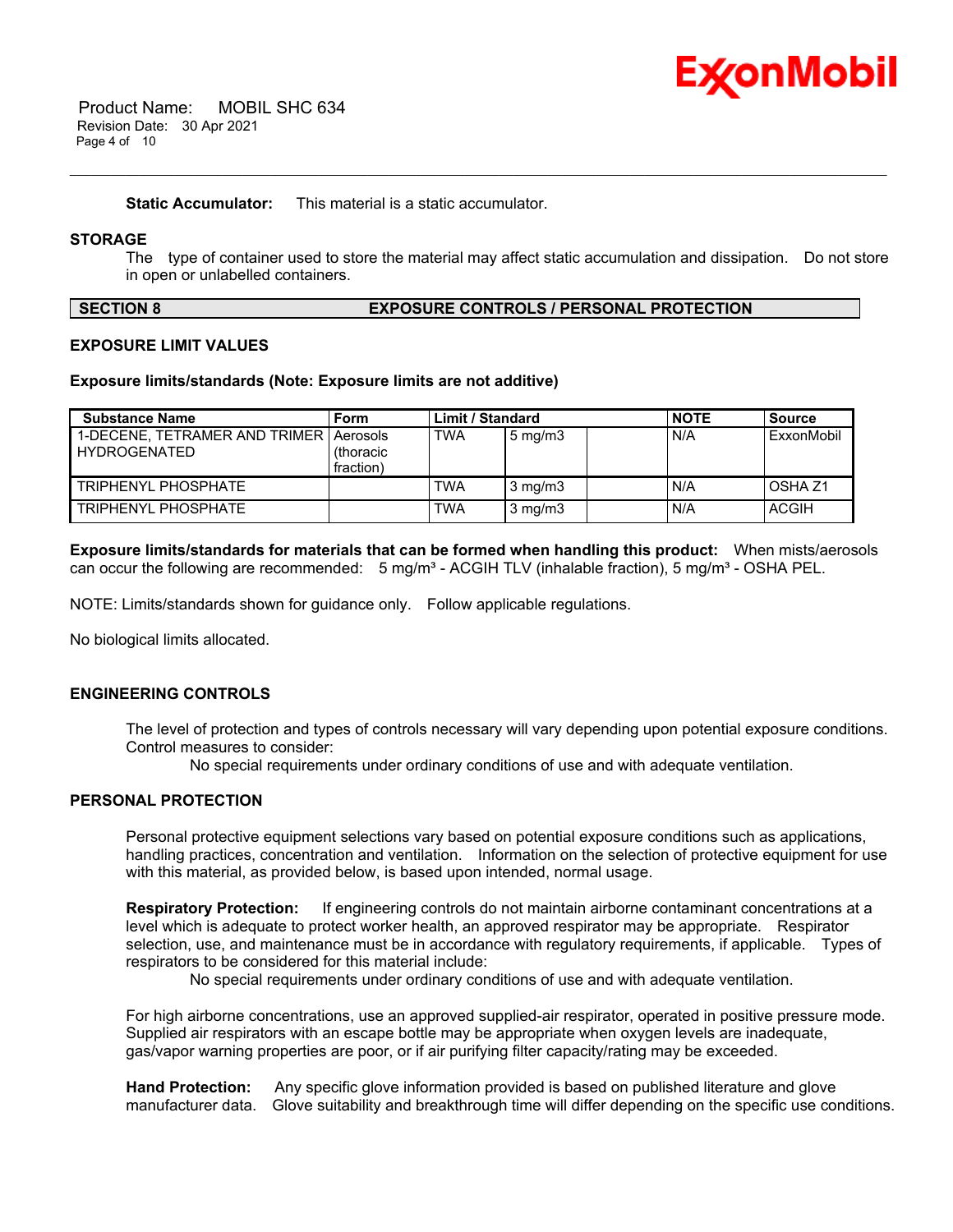

 Product Name: MOBIL SHC 634 Revision Date: 30 Apr 2021 Page 5 of 10

> Contact the glove manufacturer for specific advice on glove selection and breakthrough times for your use conditions. Inspect and replace worn or damaged gloves. The types of gloves to be considered for this material include:

\_\_\_\_\_\_\_\_\_\_\_\_\_\_\_\_\_\_\_\_\_\_\_\_\_\_\_\_\_\_\_\_\_\_\_\_\_\_\_\_\_\_\_\_\_\_\_\_\_\_\_\_\_\_\_\_\_\_\_\_\_\_\_\_\_\_\_\_\_\_\_\_\_\_\_\_\_\_\_\_\_\_\_\_\_\_\_\_\_\_\_\_\_\_\_\_\_\_\_\_\_\_\_\_\_\_\_\_\_\_\_\_\_\_\_\_\_\_

No protection is ordinarily required under normal conditions of use.

**Eye Protection:** If contact is likely, safety glasses with side shields are recommended.

**Skin and Body Protection:** Any specific clothing information provided is based on published literature or manufacturer data. The types of clothing to be considered for this material include:

 No skin protection is ordinarily required under normal conditions of use. In accordance with good industrial hygiene practices, precautions should be taken to avoid skin contact.

**Specific Hygiene Measures:** Always observe good personal hygiene measures, such as washing after handling the material and before eating, drinking, and/or smoking. Routinely wash work clothing and protective equipment to remove contaminants. Discard contaminated clothing and footwear that cannot be cleaned. Practice good housekeeping.

#### **ENVIRONMENTAL CONTROLS**

 Comply with applicable environmental regulations limiting discharge to air, water and soil. Protect the environment by applying appropriate control measures to prevent or limit emissions.

#### **SECTION 9 PHYSICAL AND CHEMICAL PROPERTIES**

**Note: Physical and chemical properties are provided for safety, health and environmental considerations only and may not fully represent product specifications. Contact the Supplier for additional information.**

### **GENERAL INFORMATION**

**Physical State:** Liquid **Color:** Orange **Odor:** Characteristic **Odor Threshold:** N/D

### **IMPORTANT HEALTH, SAFETY, AND ENVIRONMENTAL INFORMATION**

**Relative Density (at 15.6 °C):** 0.86 [ASTM D4052] **Flammability (Solid, Gas):** N/A **Flash Point [Method]:** >210°C (410°F) [ASTM D-92] **Flammable Limits (Approximate volume % in air):** LEL: 0.9 UEL: 7.0 **Autoignition Temperature:** N/D **Boiling Point / Range:** > 316°C (600°F) [Estimated] **Decomposition Temperature:** N/D **Vapor Density (Air = 1):** > 2 at 101 kPa [Estimated] **Vapor Pressure:** < 0.013 kPa (0.1 mm Hg) at 20 °C [Estimated] **Evaporation Rate (n-butyl acetate = 1):** N/D **pH:** N/A **Log Pow (n-Octanol/Water Partition Coefficient):** N/D **Solubility in Water:** Negligible **Viscosity:** 460 cSt (460 mm2/sec) at 40 °C | 49.9 cSt (49.9 mm2/sec) at 100°C [ASTM D 445] **Oxidizing Properties:** See Hazards Identification Section.

#### **OTHER INFORMATION**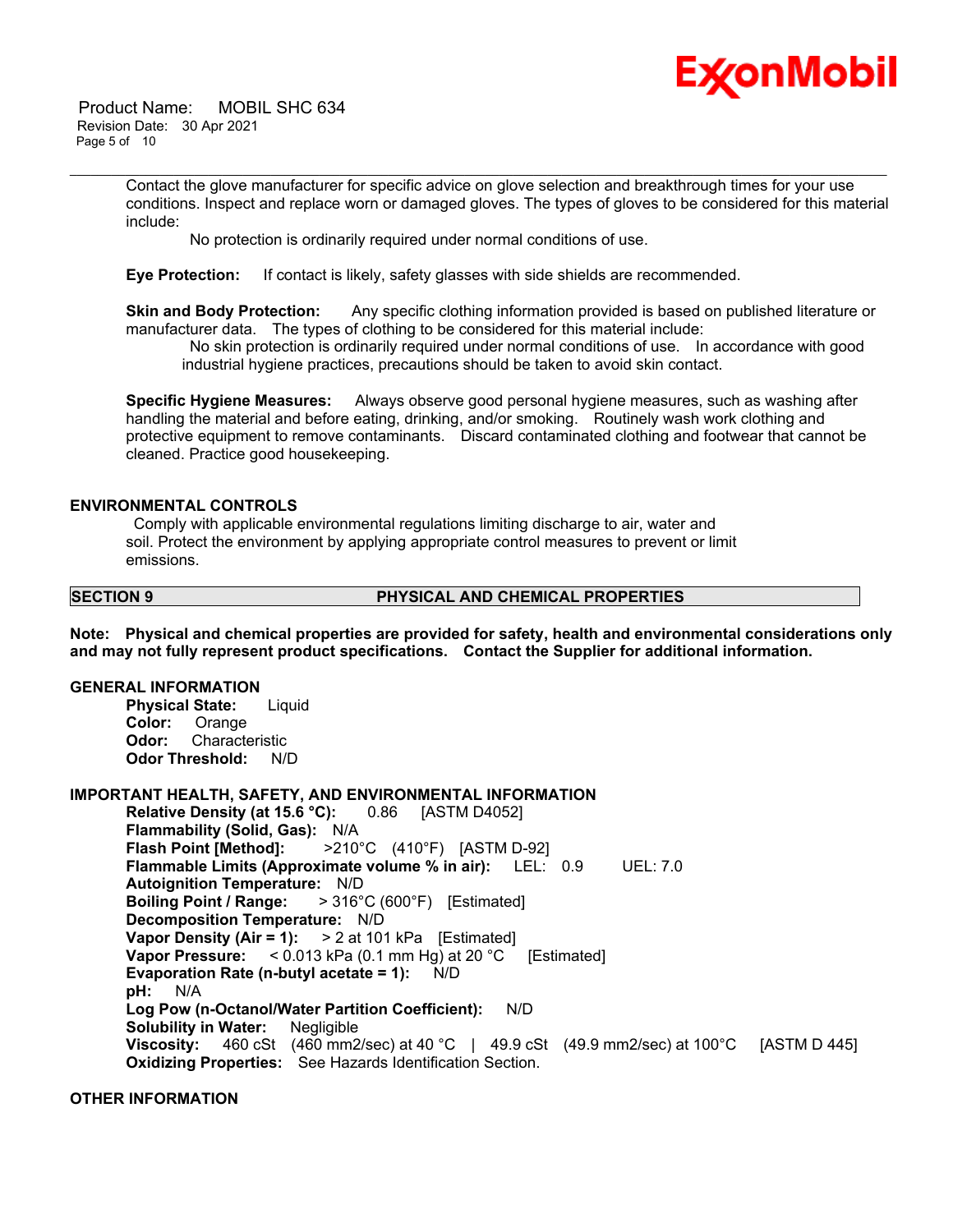

 Product Name: MOBIL SHC 634 Revision Date: 30 Apr 2021 Page 6 of 10

> **Freezing Point:** N/D **Melting Point:** N/A **Pour Point:** -30°C (-22°F) [ASTM D5950]

#### **SECTION 10 STABILITY AND REACTIVITY**

\_\_\_\_\_\_\_\_\_\_\_\_\_\_\_\_\_\_\_\_\_\_\_\_\_\_\_\_\_\_\_\_\_\_\_\_\_\_\_\_\_\_\_\_\_\_\_\_\_\_\_\_\_\_\_\_\_\_\_\_\_\_\_\_\_\_\_\_\_\_\_\_\_\_\_\_\_\_\_\_\_\_\_\_\_\_\_\_\_\_\_\_\_\_\_\_\_\_\_\_\_\_\_\_\_\_\_\_\_\_\_\_\_\_\_\_\_\_

**REACTIVITY:** See sub-sections below.

**STABILITY:** Material is stable under normal conditions.

**CONDITIONS TO AVOID:** Excessive heat. High energy sources of ignition.

**MATERIALS TO AVOID:** Strong oxidizers

**HAZARDOUS DECOMPOSITION PRODUCTS:** Material does not decompose at ambient temperatures.

**POSSIBILITY OF HAZARDOUS REACTIONS:** Hazardous polymerization will not occur.

#### **SECTION 11 TOXICOLOGICAL INFORMATION**

#### **INFORMATION ON TOXICOLOGICAL EFFECTS**

| <b>Hazard Class</b>                                               | <b>Conclusion / Remarks</b>                                                                        |  |  |
|-------------------------------------------------------------------|----------------------------------------------------------------------------------------------------|--|--|
| Inhalation                                                        |                                                                                                    |  |  |
| Acute Toxicity: No end point data for<br>material.                | Minimally Toxic. Based on assessment of the components.                                            |  |  |
| Irritation: No end point data for material.                       | Negligible hazard at ambient/normal handling temperatures.                                         |  |  |
| Ingestion                                                         |                                                                                                    |  |  |
| Acute Toxicity: No end point data for<br>material.                | Minimally Toxic. Based on assessment of the components.                                            |  |  |
| <b>Skin</b>                                                       |                                                                                                    |  |  |
| Acute Toxicity: No end point data for<br>material.                | Minimally Toxic. Based on assessment of the components.                                            |  |  |
| Skin Corrosion/Irritation: No end point data<br>for material.     | Negligible irritation to skin at ambient temperatures. Based on<br>assessment of the components.   |  |  |
| <b>Eye</b>                                                        |                                                                                                    |  |  |
| Serious Eye Damage/Irritation: No end point<br>data for material. | May cause mild, short-lasting discomfort to eyes. Based on<br>assessment of the components.        |  |  |
| <b>Sensitization</b>                                              |                                                                                                    |  |  |
| Respiratory Sensitization: No end point data<br>for material.     | Not expected to be a respiratory sensitizer.                                                       |  |  |
| Skin Sensitization: No end point data for<br>material.            | Not expected to be a skin sensitizer. Based on assessment of the<br>components.                    |  |  |
| Aspiration: Data available.                                       | Not expected to be an aspiration hazard. Based on physico-<br>chemical properties of the material. |  |  |
| Germ Cell Mutagenicity: No end point data<br>for material.        | Not expected to be a germ cell mutagen. Based on assessment of<br>the components.                  |  |  |
| Carcinogenicity: No end point data for<br>material.               | Not expected to cause cancer. Based on assessment of the<br>components.                            |  |  |
| Reproductive Toxicity: No end point data<br>for material.         | Not expected to be a reproductive toxicant. Based on assessment<br>of the components.              |  |  |
| Lactation: No end point data for material.                        | Not expected to cause harm to breast-fed children.                                                 |  |  |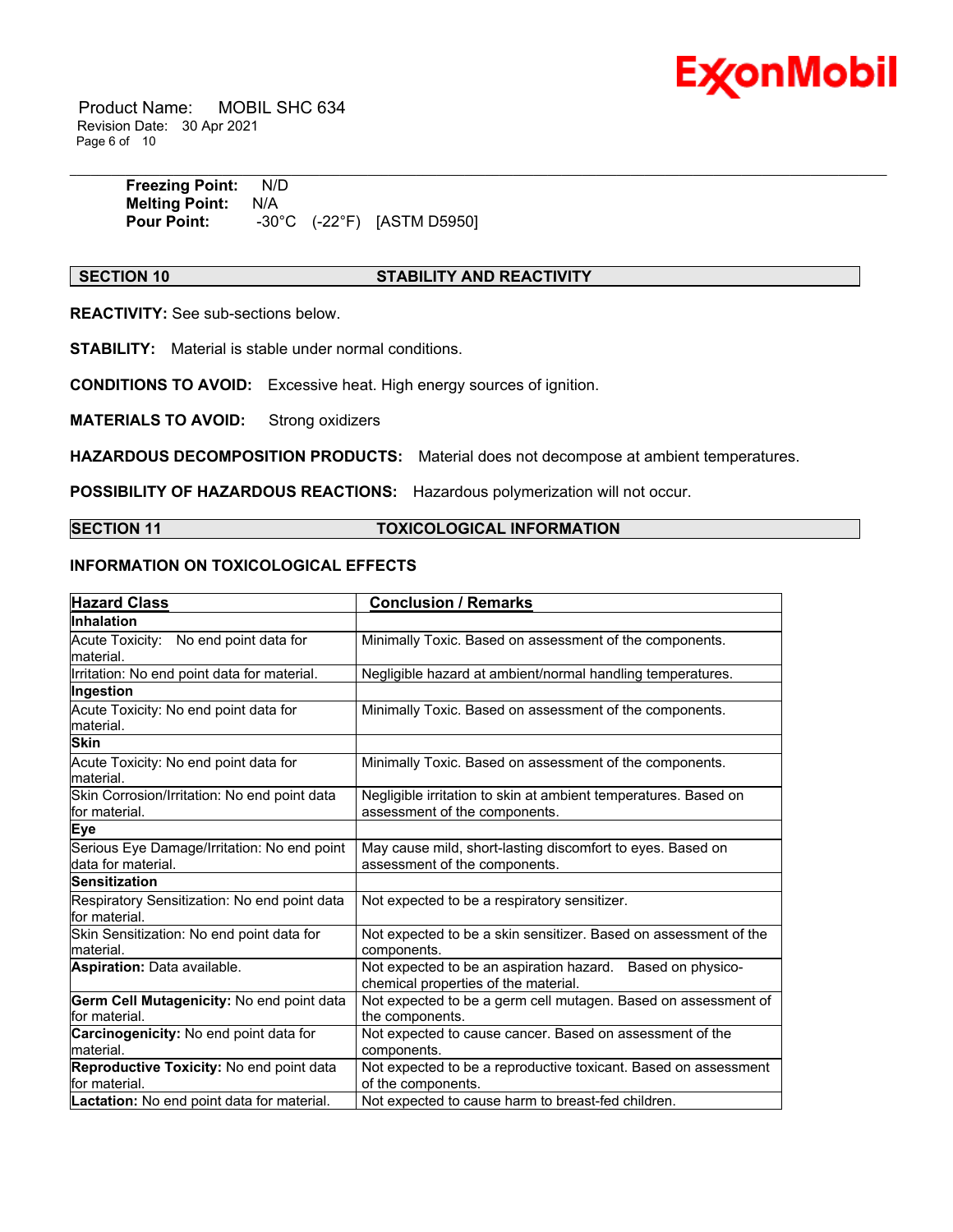

 Product Name: MOBIL SHC 634 Revision Date: 30 Apr 2021 Page 7 of 10

| Specific Target Organ Toxicity (STOT)               |                                                               |
|-----------------------------------------------------|---------------------------------------------------------------|
| Single Exposure: No end point data for<br>material. | Not expected to cause organ damage from a single exposure.    |
| Repeated Exposure: No end point data for            | Not expected to cause organ damage from prolonged or repeated |
| material.                                           | exposure. Based on assessment of the components.              |

## **OTHER INFORMATION**

 **For the product itself:** 

Repeated and/or prolonged exposure may cause irritation to the skin, eyes, or respiratory tract. **Contains:**

Synthetic base oils: Not expected to cause significant health effects under conditions of normal use, based on laboratory studies with the same or similar materials. Not mutagenic or genotoxic. Not sensitizing in test animals and humans.

### **The following ingredients are cited on the lists below:** None.

|               | --REGULATORY LISTS SEARCHED-- |               |
|---------------|-------------------------------|---------------|
| 1 = NTP CARC  | $3 = IARC 1$                  | $5 = IARC 2B$ |
| $2 =$ NTP SUS | $4 = IARC 2A$                 | 6 = OSHA CARC |

### **SECTION 12 ECOLOGICAL INFORMATION**

The information given is based on data for the material, components of the material, or for similar materials, through the application of bridging principals.

#### **ECOTOXICITY**

 Material -- Not expected to be harmful to aquatic organisms. Material -- Not expected to demonstrate chronic toxicity to aquatic organisms.

#### **MOBILITY**

 Base oil component -- Low solubility and floats and is expected to migrate from water to the land. Expected to partition to sediment and wastewater solids.

### **ECOLOGICAL DATA**

#### **Ecotoxicity**

| <b>Test</b>                | <b>Duration</b> | <b>Organism Type</b> | <b>Test Results</b>                        |
|----------------------------|-----------------|----------------------|--------------------------------------------|
| Aquatic - Acute Toxicity   | 96 hour(s)      | Oncorhynchus         | LL50 1003 mg/l: data for similar materials |
|                            |                 | mvkiss               |                                            |
| Aquatic - Chronic Toxicity | $21$ dav $(s)$  | Daphnia magna        | NOELR 1 mg/l: data for similar materials   |

### **SECTION 13 DISPOSAL CONSIDERATIONS**

Disposal recommendations based on material as supplied. Disposal must be in accordance with current applicable laws and regulations, and material characteristics at time of disposal.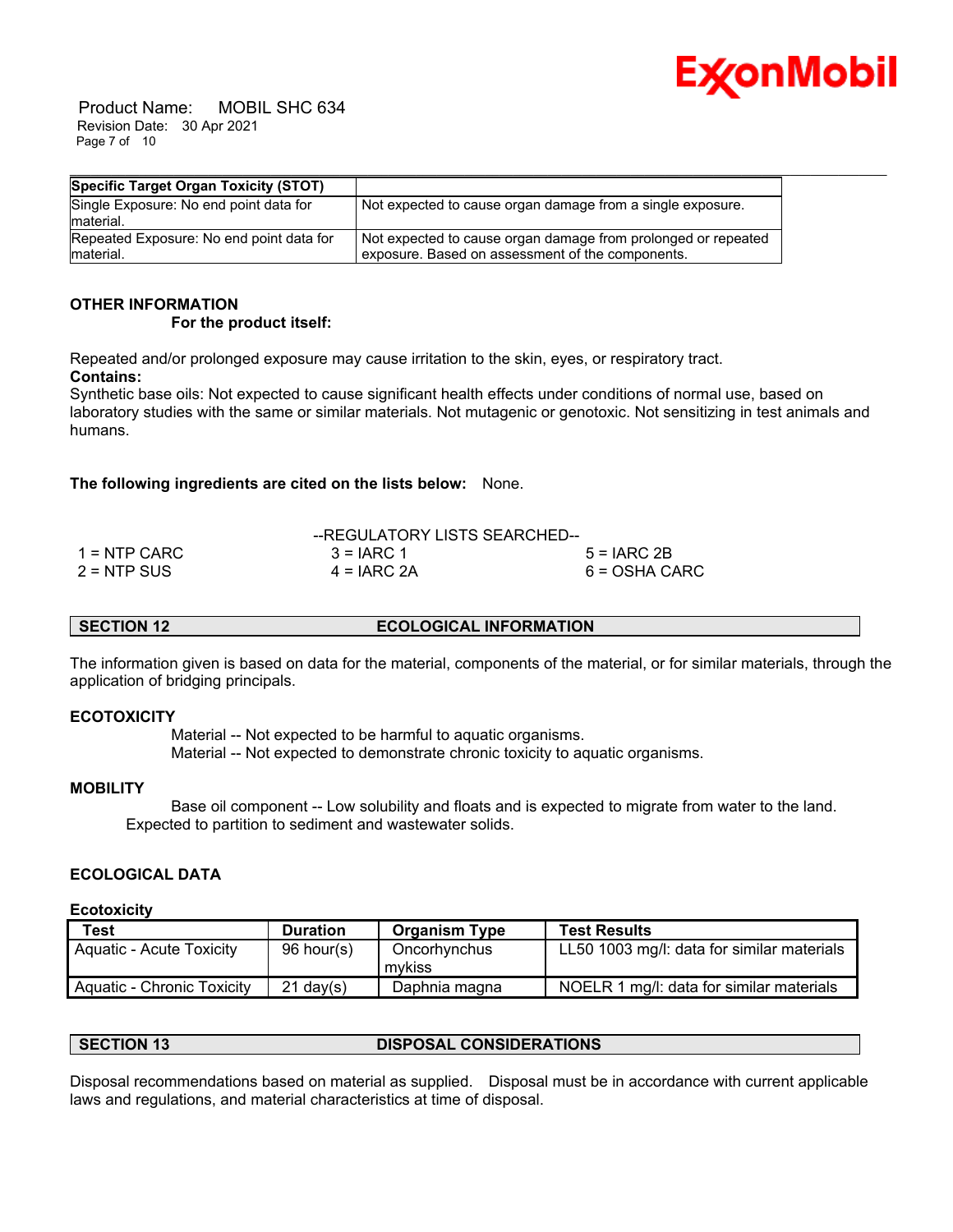

 Product Name: MOBIL SHC 634 Revision Date: 30 Apr 2021 Page 8 of 10

#### **DISPOSAL RECOMMENDATIONS**

 Product is suitable for burning in an enclosed controlled burner for fuel value or disposal by supervised incineration at very high temperatures to prevent formation of undesirable combustion products. Protect the environment. Dispose of used oil at designated sites. Minimize skin contact. Do not mix used oils with solvents, brake fluids or coolants.

\_\_\_\_\_\_\_\_\_\_\_\_\_\_\_\_\_\_\_\_\_\_\_\_\_\_\_\_\_\_\_\_\_\_\_\_\_\_\_\_\_\_\_\_\_\_\_\_\_\_\_\_\_\_\_\_\_\_\_\_\_\_\_\_\_\_\_\_\_\_\_\_\_\_\_\_\_\_\_\_\_\_\_\_\_\_\_\_\_\_\_\_\_\_\_\_\_\_\_\_\_\_\_\_\_\_\_\_\_\_\_\_\_\_\_\_\_\_

#### **REGULATORY DISPOSAL INFORMATION**

 RCRA Information: The unused product, in our opinion, is not specifically listed by the EPA as a hazardous waste (40 CFR, Part 261D), nor is it formulated to contain materials which are listed as hazardous wastes. It does not exhibit the hazardous characteristics of ignitability, corrositivity or reactivity and is not formulated with contaminants as determined by the Toxicity Characteristic Leaching Procedure (TCLP). However, used product may be regulated.

**Empty Container Warning** Empty Container Warning (where applicable): Empty containers may contain residue and can be dangerous. Do not attempt to refill or clean containers without proper instructions. Empty drums should be completely drained and safely stored until appropriately reconditioned or disposed. Empty containers should be taken for recycling, recovery, or disposal through suitably qualified or licensed contractor and in accordance with governmental regulations. DO NOT PRESSURISE, CUT, WELD, BRAZE, SOLDER, DRILL, GRIND, OR EXPOSE SUCH CONTAINERS TO HEAT, FLAME, SPARKS, STATIC ELECTRICITY, OR OTHER SOURCES OF IGNITION. THEY MAY EXPLODE AND CAUSE INJURY OR DEATH.

- **LAND (DOT):** Not Regulated for Land Transport
- **LAND (TDG):** Not Regulated for Land Transport
- **SEA (IMDG):** Not Regulated for Sea Transport according to IMDG-Code

**Marine Pollutant:** No

**AIR (IATA):** Not Regulated for Air Transport

#### **SECTION 15 REGULATORY INFORMATION**

**OSHA HAZARD COMMUNICATION STANDARD:** This material is not considered hazardous in accordance with OSHA HazCom 2012, 29 CFR 1910.1200.

**Listed or exempt from listing/notification on the following chemical inventories:** AIIC, IECSC, ISHL, KECI, PICCS, TCSI, TSCA

 **Special Cases:**

| Inventory   | <b>Status</b>             |
|-------------|---------------------------|
| <b>ENCS</b> | <b>Restrictions Apply</b> |
| <b>NDSL</b> | <b>Restrictions Apply</b> |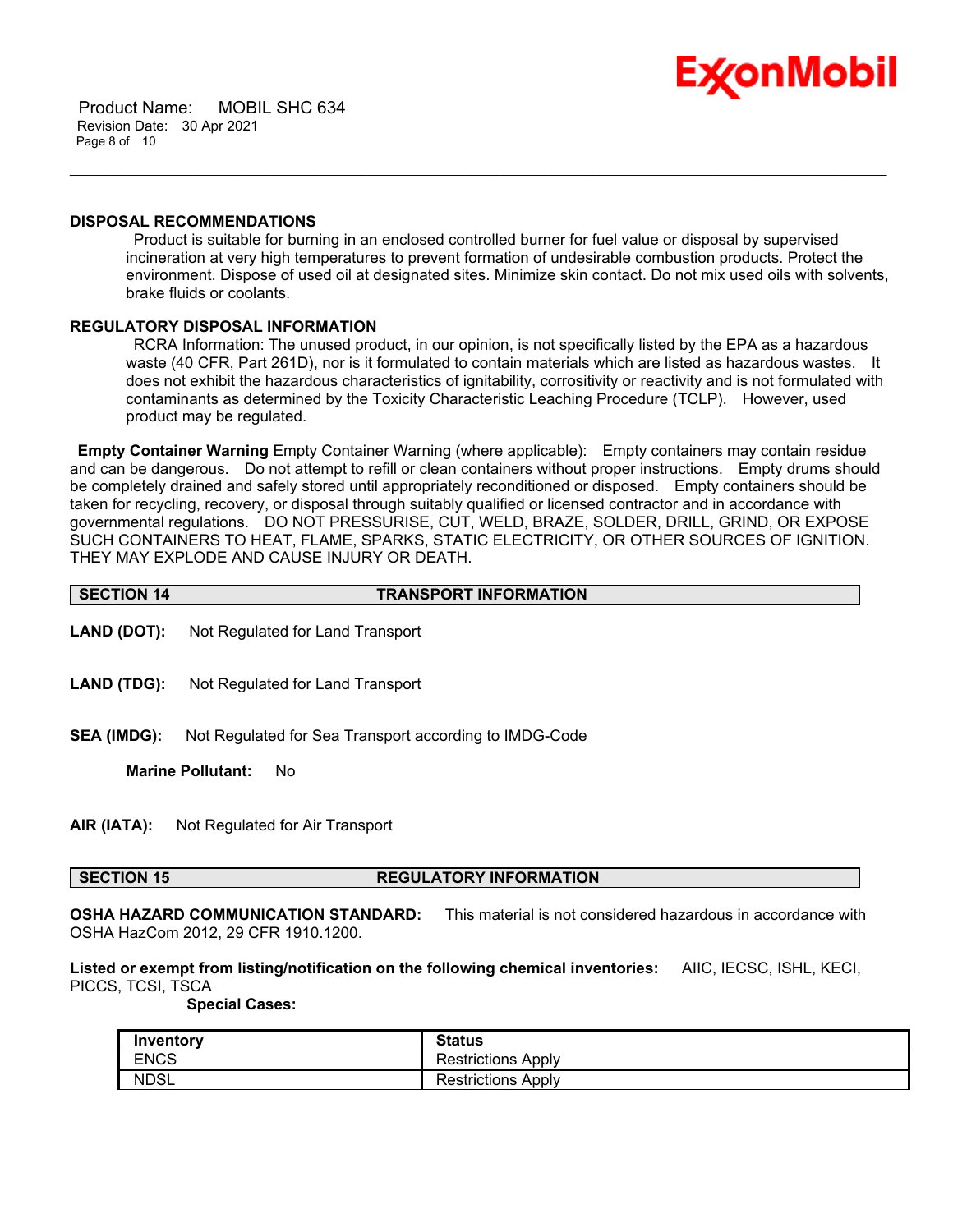

**SARA 302:** No chemicals in this material are subject to the reporting requirements of SARA Title III, Section 302

\_\_\_\_\_\_\_\_\_\_\_\_\_\_\_\_\_\_\_\_\_\_\_\_\_\_\_\_\_\_\_\_\_\_\_\_\_\_\_\_\_\_\_\_\_\_\_\_\_\_\_\_\_\_\_\_\_\_\_\_\_\_\_\_\_\_\_\_\_\_\_\_\_\_\_\_\_\_\_\_\_\_\_\_\_\_\_\_\_\_\_\_\_\_\_\_\_\_\_\_\_\_\_\_\_\_\_\_\_\_\_\_\_\_\_\_\_\_

#### **SARA (311/312) REPORTABLE GHS HAZARD CLASSES:** None.

**SARA (313) TOXIC RELEASE INVENTORY:** This material contains no chemicals subject to the supplier notification requirements of the SARA 313 Toxic Release Program.

#### **The following ingredients are cited on the lists below:**

| <b>Chemical Name</b>                                                           | <b>CAS Number</b> | <b>List Citations</b> |
|--------------------------------------------------------------------------------|-------------------|-----------------------|
| INAPHTHAL FNF                                                                  | $91 - 20 - 3$     | 10                    |
| <b>IOCTAMETHYLCYCLOTETRASIL</b><br><b>IOXANE</b>                               | 556-67-2          | 5                     |
| <b>ISEVERELY HYDROTREATED</b><br><b>HEAVY PARAFFINIC</b><br><b>IDISTILLATE</b> | 64742-54-7        | 19                    |
| <b>TRIPHENYL PHOSPHATE</b>                                                     | 115-86-6          |                       |

#### --REGULATORY LISTS SEARCHED--

| $1 = ACGIH ALL$ | $6 = TSCA$ 5a2     | $11 = CA$ P65 REPRO | 16 = MN RTK   |
|-----------------|--------------------|---------------------|---------------|
| $2 = ACGIH A1$  | $7 = TSCA5e$       | $12$ = CA RTK       | $17 = NJ RTK$ |
| $3 = ACGH A2$   | $8 = TSCA6$        | 13 = IL RTK         | $18 = PA RTK$ |
| 4 = OSHA Z      | $9 = TSCA 12b$     | $14 = I A RTK$      | 19 = RLRTK    |
| $5 = TSCA4$     | $10$ = CA P65 CARC | $15 = M1293$        |               |
|                 |                    |                     |               |

Code key: CARC=Carcinogen; REPRO=Reproductive

#### **SECTION 16 OTHER INFORMATION**



**WARNING:** Cancer - www.P65Warnings.ca.gov.

This warning is given to comply with California Health and Safety Code 25249.6 and does not constitute an admission or a waiver of rights.

 $N/D = Not determined$ ,  $N/A = Not applicable$ 

#### **KEY TO THE H-CODES CONTAINED IN SECTION 3 OF THIS DOCUMENT (for information only):**

H304: May be fatal if swallowed and enters airways; Aspiration, Cat 1

H400: Very toxic to aquatic life; Acute Env Tox, Cat 1

H410: Very toxic to aquatic life with long lasting effects; Chronic Env Tox, Cat 1

H411: Toxic to aquatic life with long lasting effects; Chronic Env Tox, Cat 2

#### **THIS SAFETY DATA SHEET CONTAINS THE FOLLOWING REVISIONS:**

Composition: Component Table information was modified. Section 08: Exposure Limits Table information was modified. Section 15: List Citations Table information was modified.